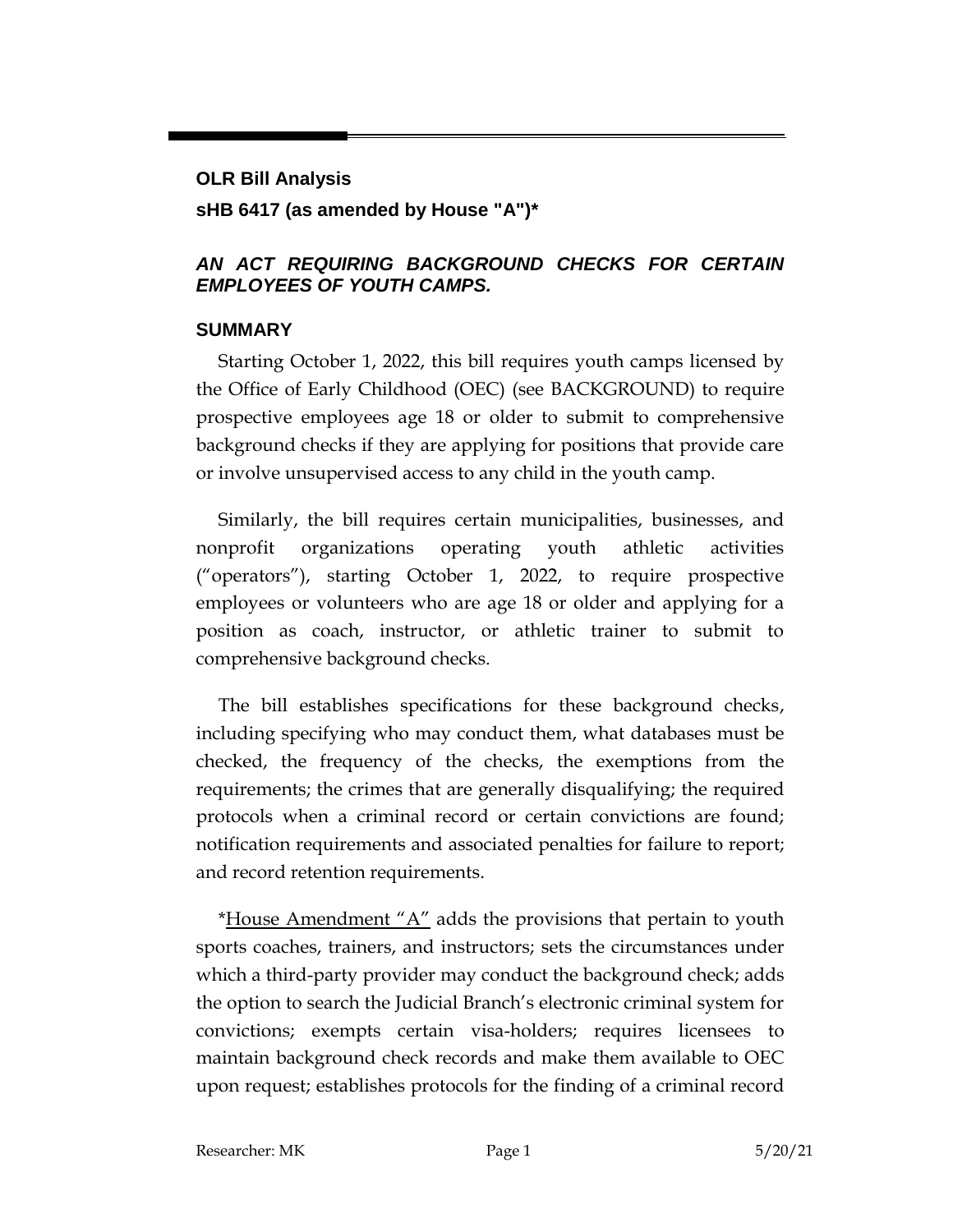or conviction of specified crimes; establishes a licensee's duty to report convictions to OEC and imposes a penalty for failure to report; and makes other minor changes.

EFFECTIVE DATE: October 1, 2021

## **COMPREHENSIVE BACKGROUND CHECKS FOR YOUTH CAMP EMPLOYEES**

### *Background Check Options*

The bill provides two options to meet the background check requirement. Under the first option, the background check must include the following:

- 1. a criminal history records check conducted by (a) the State Police Bureau of Identification in accordance with existing law (see BACKGROUND) or (b) searching the electronic criminal record system for convictions maintained on the Judicial Department's website matching the prospective employee's name and birth date;
- 2. a check of the state child abuse registry;
- 3. a check of the state sex offender registry; and
- 4. a search of the National Sex Offender Registry public website maintained by the U.S. Department of Justice.

Alternatively, a background check may be done by a third-party provider of national criminal history record checks conducted through a centralized database using the prospective employee's fingerprints. The provider must be on the list of providers OEC publishes on its website.

## *Release of Information*

Under the bill, prior to conducting a child abuse registry check, (1) the youth camps must submit to OEC a form signed by the prospective employee authorizing the release of personal information and (2) OEC must submit this signed form to the Department of Children and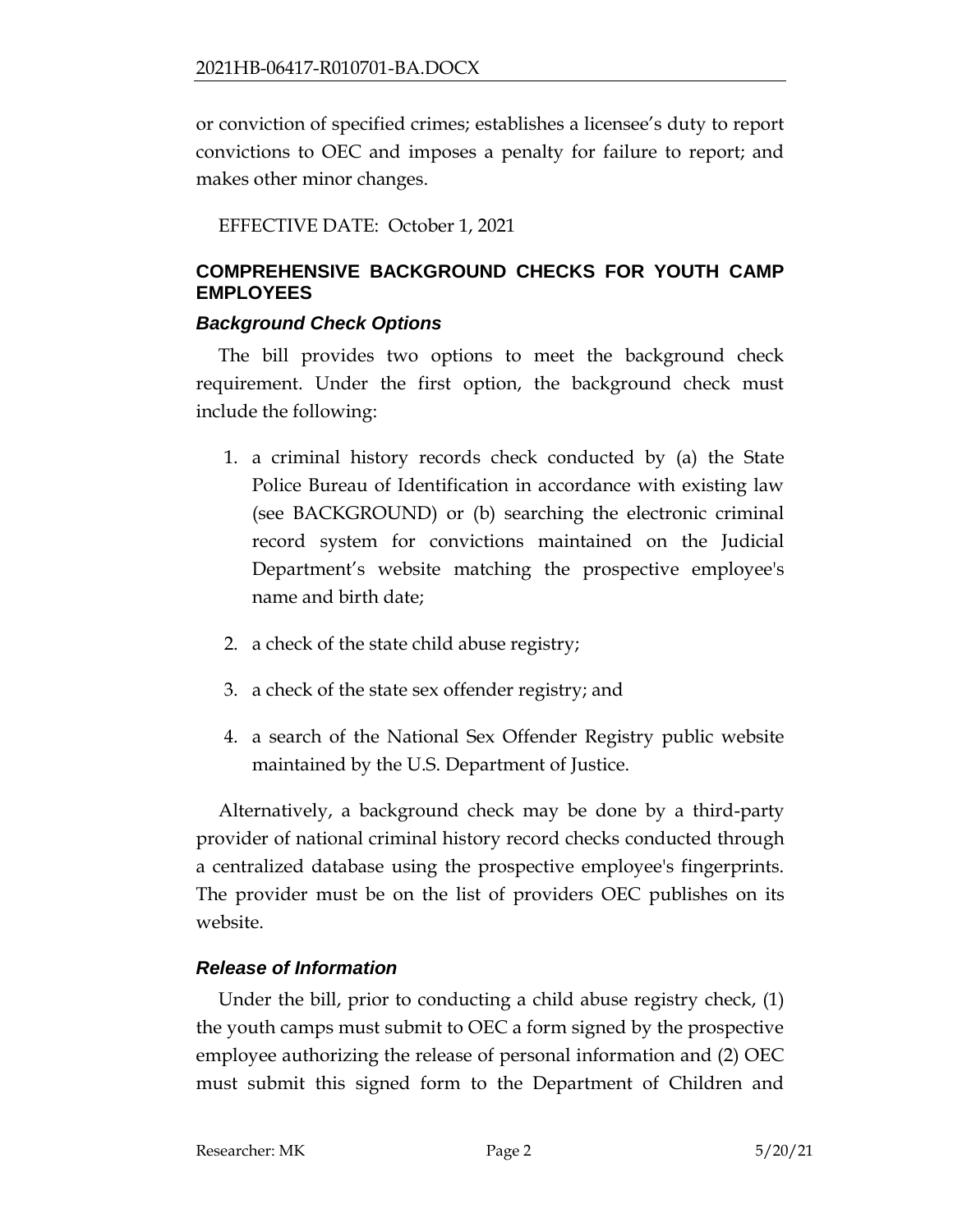Families (DCF). The bill requires OEC to prescribe the form.

## *Provisional Employment*

Under the bill, prospective employees may begin working on a provisional basis while the comprehensive background check is pending. Their work must always be supervised by an employee who was subjected to the comprehensive background check within the previous five years.

## *Exemptions for Certain Visa Holders*

The bill exempts prospective employees who hold J-1, H-1B, or R-1 visas issued by the U.S. Department of State from this background check requirement.

## *Frequency of Background Checks*

Under the bill, licensees must require any youth camp employees holding a position that requires the provision of care to a child or involves unsupervised access to a child to submit to the bill's comprehensive background check within five years after their hiring date and at least once every five years after that. The bill specifies that licensees are not prohibited from requiring such employees to submit to a comprehensive background check more than once every five years.

## *Record Retention*

The bill requires licensees to maintain, and make available upon OEC's request, any documentation associated with a comprehensive background check for at least five years from the date the (1) background check was completed, if the subject of the comprehensive background check was not hired, or (2) employment ended, if the licensee had hired the subject of the comprehensive background check.

## *OEC Enforcement Powers*

The bill gives the OEC commissioner the express authorization to (1) refuse to license a person to establish, conduct, or maintain a youth camp; (2) suspend or revoke the license; or (3) take any other action authorized under regulation if the person who establishes, conducts,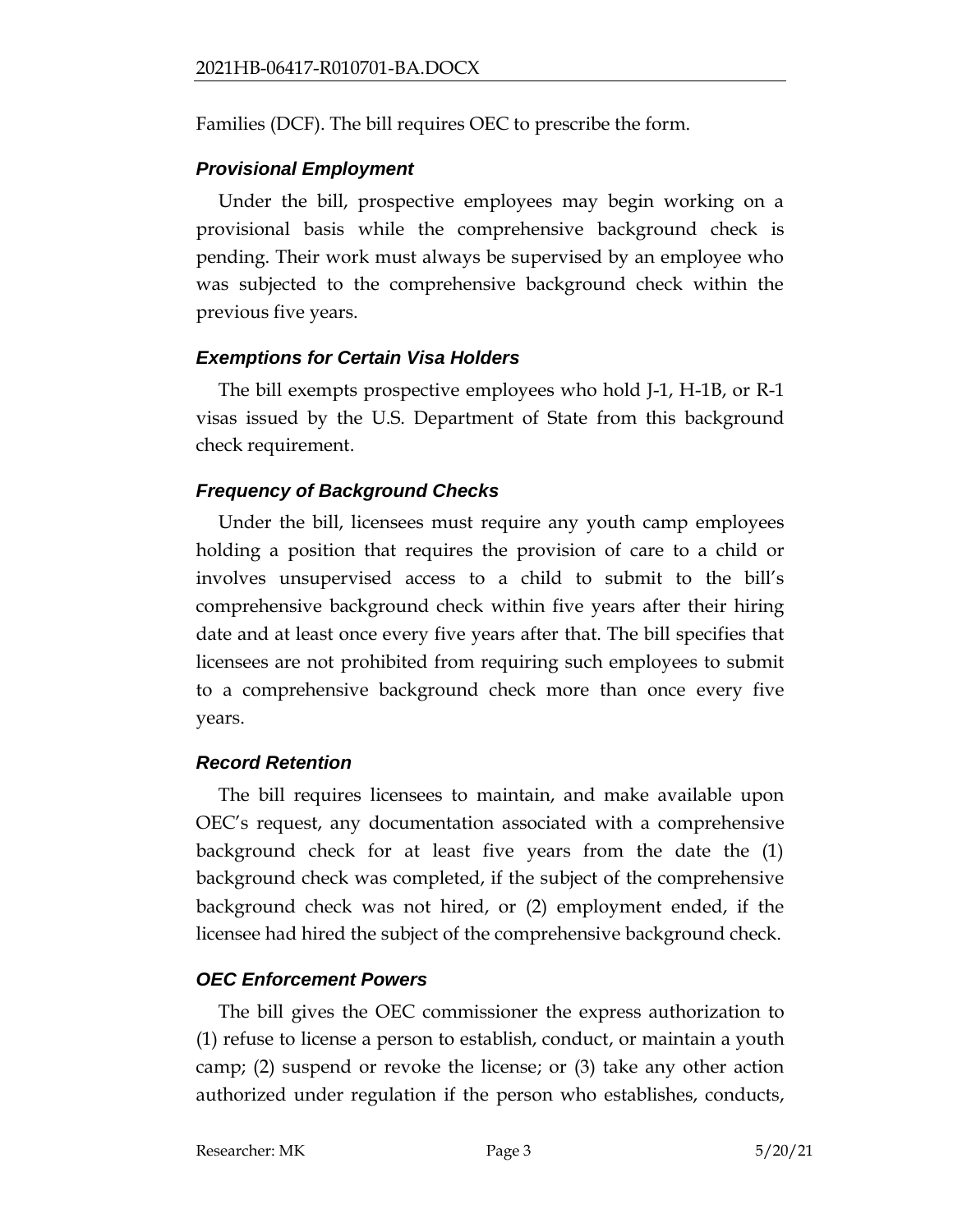or maintains the youth camp or an employee in a position connected with the provision of care to a child or involving unsupervised access to a child has been convicted in this state or any other state of certain felonies.

This applies to a felony involving the following:

- 1. use, attempted use, or threatened use of physical force against another person;
- 2. cruelty to persons;
- 3. injury or risk of injury to or impairing morals of children;
- 4. abandonment of children under age six;
- 5. any felony where the victim is a child under age 18;
- 6. sexual assault in a spousal of cohabitating relationship;
- 7. 1st, 2nd, 3rd, or 4th degree sexual assault;
- 8. 3rd degree sexual assault with a firearm; or
- 9. 1st degree aggravated sexual assault.

Under the bill, the OEC commissioner may also take the enforcement actions described above if the person has a criminal record in this state or any other state that the commissioner reasonably believes renders the person unsuitable to establish, conduct, or maintain or be employed by a youth camp.

Under the bill, the OEC commissioner's refusal to issue a license must be in accordance with the statutes that apply to post-conviction hiring.

## *Notification by Licensee to OEC of Certain Criminal Convictions*

The bill requires any person licensed to establish, operate, or maintain a youth camp to notify the OEC commissioner if the licensee or youth camp employee is convicted of any of the crimes listed above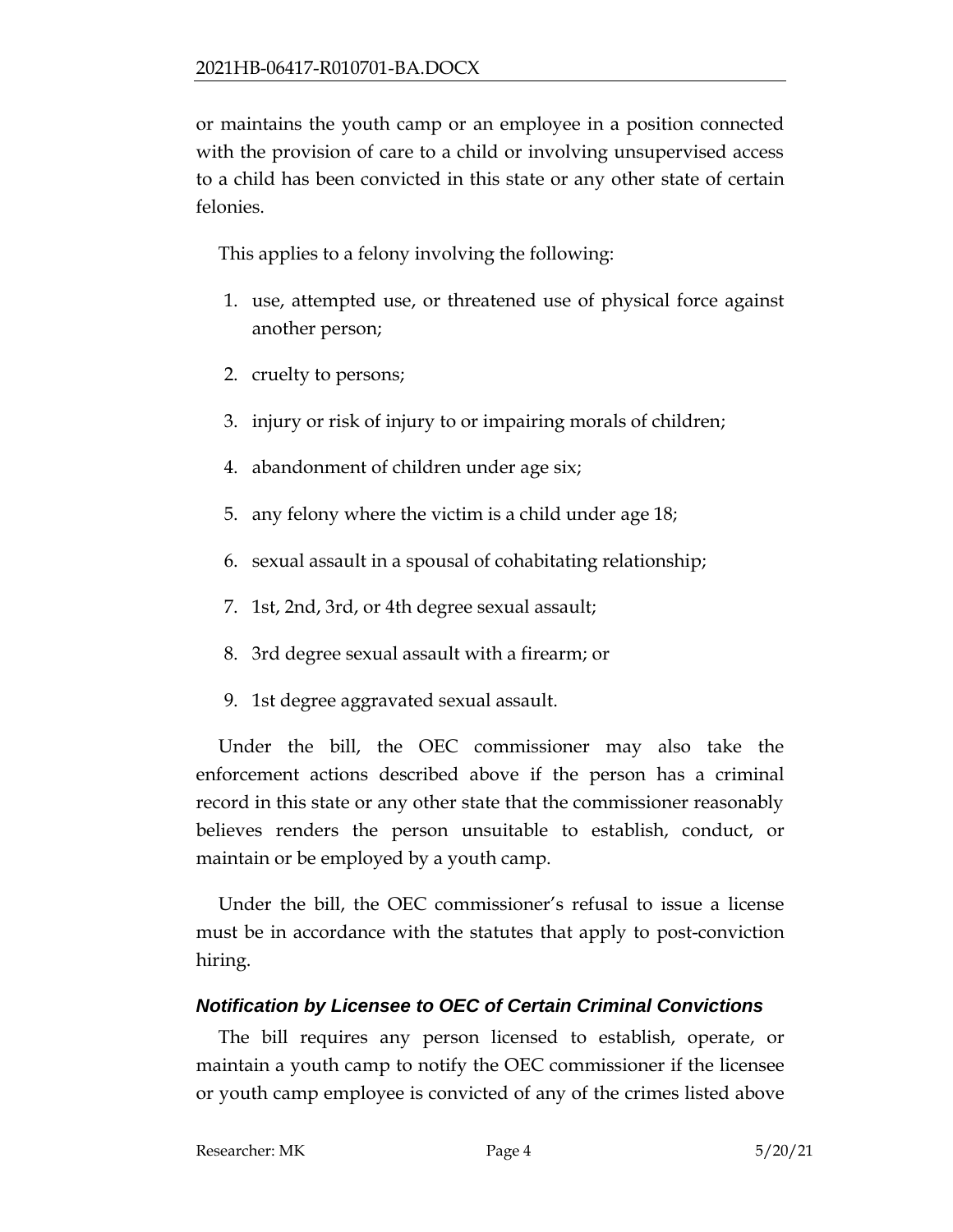and is employed in a position connected with the provision of care to a child or involving unsupervised access to a child. The licensee or employee must notify OEC immediately upon learning about the conviction.

#### *Penalty for Failure to Notify*

Under the bill, failure to comply with the notification requirement (1) may result in license suspension or revocation or the imposition of any action authorized by regulation and (2) subjects the licensee to a civil penalty of up to \$100 per day for each day after the licensee learned of the conviction, up to \$4,500 total.

#### **COMPREHENSIVE BACKGROUND CHECKS FOR YOUTH SPORTS COACHES, TRAINERS, AND INSTRUCTORS**

This bill requires certain municipalities, businesses, and nonprofit organizations operating youth athletic activities ("operators"), starting October 1, 2022, to require prospective employees or volunteers who are age 18 or older and applying for a position as coach, instructor, or athletic trainer to submit to a comprehensive background check.

The bill applies this requirement to youth athletic activities organized for participants age 19 and under.

#### *Background Check Options*

The bill provides two options to meet the background check requirement. Under the first option, the background check must include the following:

- 1. a criminal history records check conducted by (a) the State Police Bureau of Identification in accordance with existing law (see BACKGROUND) or (b) searching the electronic criminal record system for convictions maintained on the Judicial Department's website matching the prospective employee's name and birth date;
- 2. a check of the state child abuse registry;
- 3. a check of the state sex offender registry; and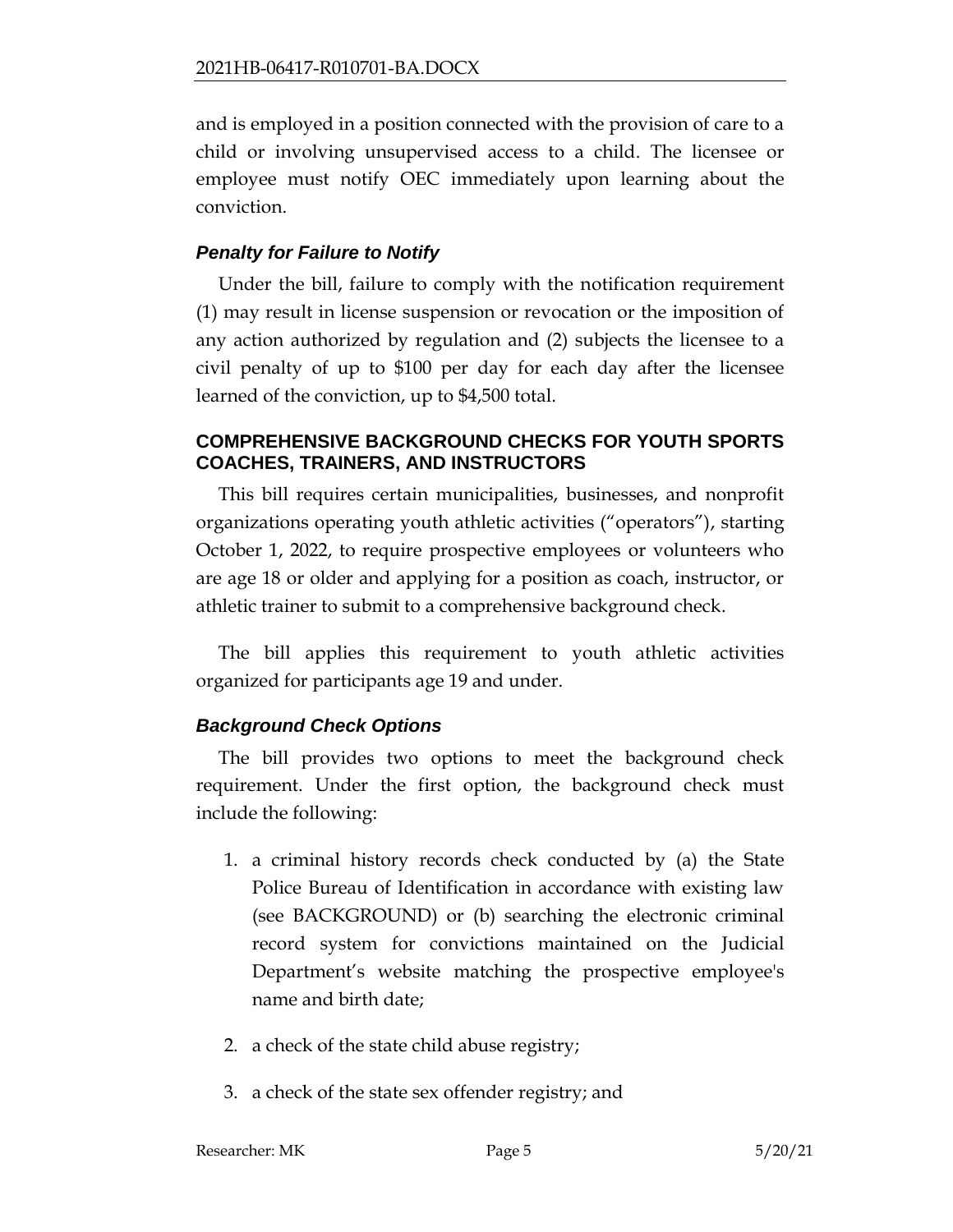4. a search of the National Sex Offender Registry public website maintained by the U.S. Department of Justice.

Alternatively, the background check requirement can be conducted by a third-party provider of national criminal history record checks in accordance with the national industry background check standards established by the United States Olympic and Paralympic Committee.

#### *Release of Information*

For each check of the state child abuse registry conducted in accordance with this provision, an operator must submit to DCF an authorization for the release of personal information signed by the prospective employee or volunteer.

#### *Provisional Employment*

The bill generally allows prospective employees and volunteers to begin working on a provisional basis while the background check is pending. This work must always be supervised by an employee or volunteer who was subjected to the comprehensive background check within the previous five years.

#### *Frequency of Background Checks*

The bill requires employees and volunteers in these positions to submit to the same background checks at least once every five years.

It also specifies that it does not prohibit an operator from requiring an applicant for a position as a coach, instructor, or athletic trainer to submit to comprehensive background checks more often than once every five years.

#### *Exemptions*

The bill exempts from the comprehensive background check requirement the following applicants for a position as a coach, instructor, or athletic trainer for a youth athletic activity:

1. employees or volunteers of a youth athletic activity operator in the state or who have not been separated from employment as a youth athletic activity coach, instructor, or athletic trainer in the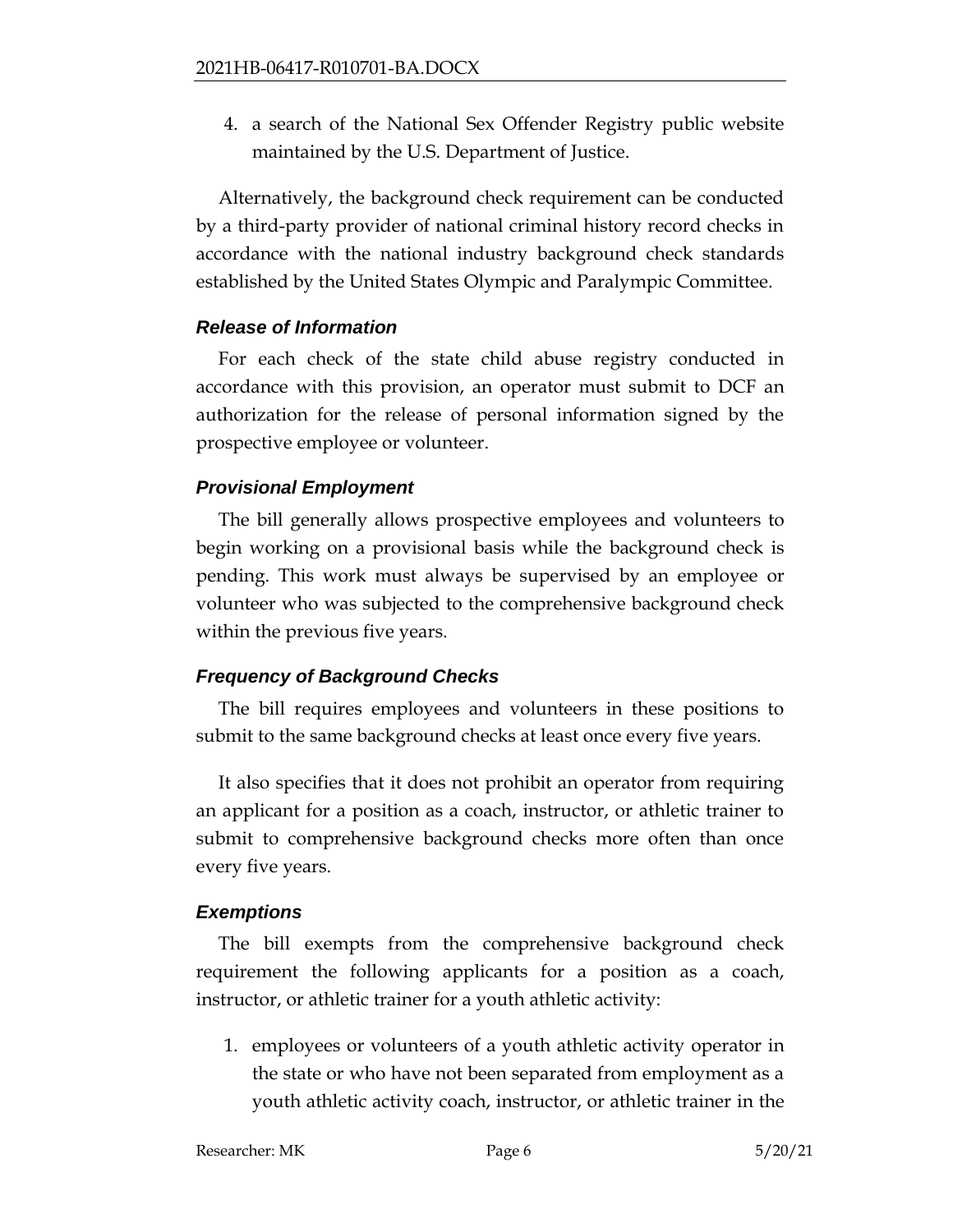state for more than 180 days and have successfully completed the comprehensive background check in the previous five years or

2. intramural or interscholastic athletic coaches employed by a local or regional board of education, so long as the board satisfies the state and national criminal history records checks requirements for board employees under existing law.

## *Criminal Record or Conviction Result*

The bill establishes conditions under which operators may not employ someone or accept them as a volunteer, youth athletic activity coach, instructor, or athletic trainer.

Under the bill, if the comprehensive background check results in a finding that a person who applied for the position (1) has been convicted in this state or any other state of any of the felony crimes listed above (see "OEC Enforcement Powers" above) or (2) has a criminal record in this state or any other state that the operator reasonably believes may render the person unsuitable for the position, the operator must not employ the person or accept them as a volunteer if it determines that he or she is not suitable for the position after considering the following:

- 1. the nature of the crime and its relationship to the position for which the person has applied,
- 2. information pertaining to the degree of rehabilitation of the convicted person, and
- 3. the time elapsed since the conviction or release.

## *Definitions*

**Operator.** By law, an "operator" is any municipality, business, or nonprofit organization that conducts, coordinates, organizes, or otherwise oversees any youth athletic activity. It does not include any of these entities, whether or not compensated, that solely provide access to, or use of, a field, court, or other recreational area.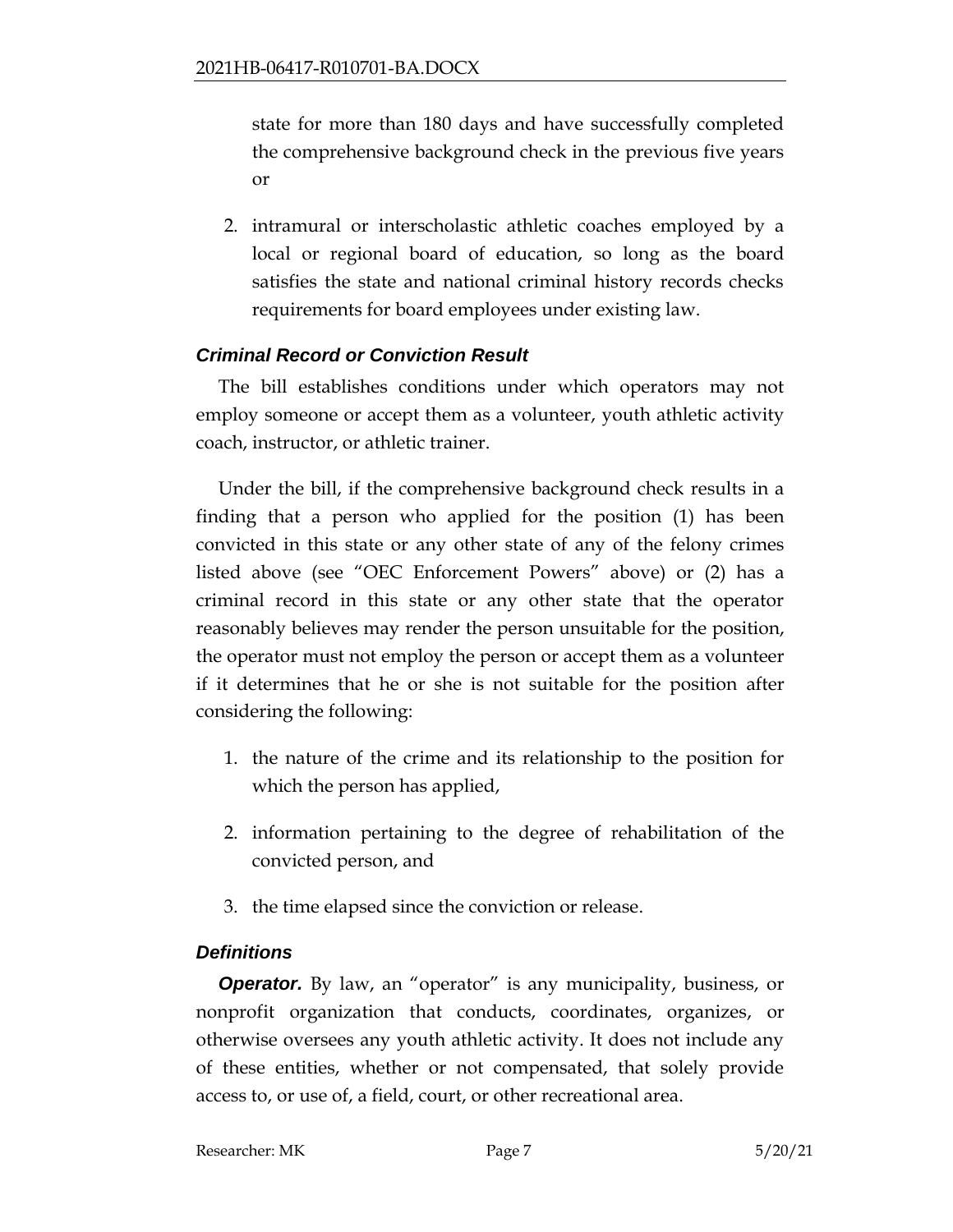*Youth Athletic Activity.* Under existing law, a youth athletic activity is an organized athletic activity involving participants who:

- 1. (a) engage in, or practice or prepare for, an organized athletic game or competition against another team, club, or entity or (b) attend an organized athletic camp or clinic that trains, instructs, or prepares these participants and
- 2. pay a fee to participate in such an organized athletic game or competition or attend such a camp or clinic, or whose fee is sponsored by a municipality, business, or nonprofit organization.

It does not include any college or university athletic activity, or one that is incidental to a nonathletic program or lesson.

Under current law, youth athletic activities participants are ages seven through 19. The bill additionally applies its background check provisions to youth athletic activities in which participants are under age seven.

## **BACKGROUND**

## *Youth Camps*

By law, the programs that must be licensed as youth camps are any regularly scheduled programs or organized group activities advertised as a camp or operated only during school vacations or on weekends by a person, partnership, corporation, association, the state, or a municipal agency for recreational or educational purposes and accommodating at least five children, from ages three to 16. These children (1) may not be bona fide personal guests in the private home of an individual and (2) must live apart from their relatives, parents, or legal guardian at least three full or partial days per week unless a relative or guardian is a camp employee. It does not include classroom-based summer instructional programs, public or private schools' summer educational programs, licensed child care centers, or drop-in programs for children who are at least age six administered by a nationally chartered boys' and girls' club